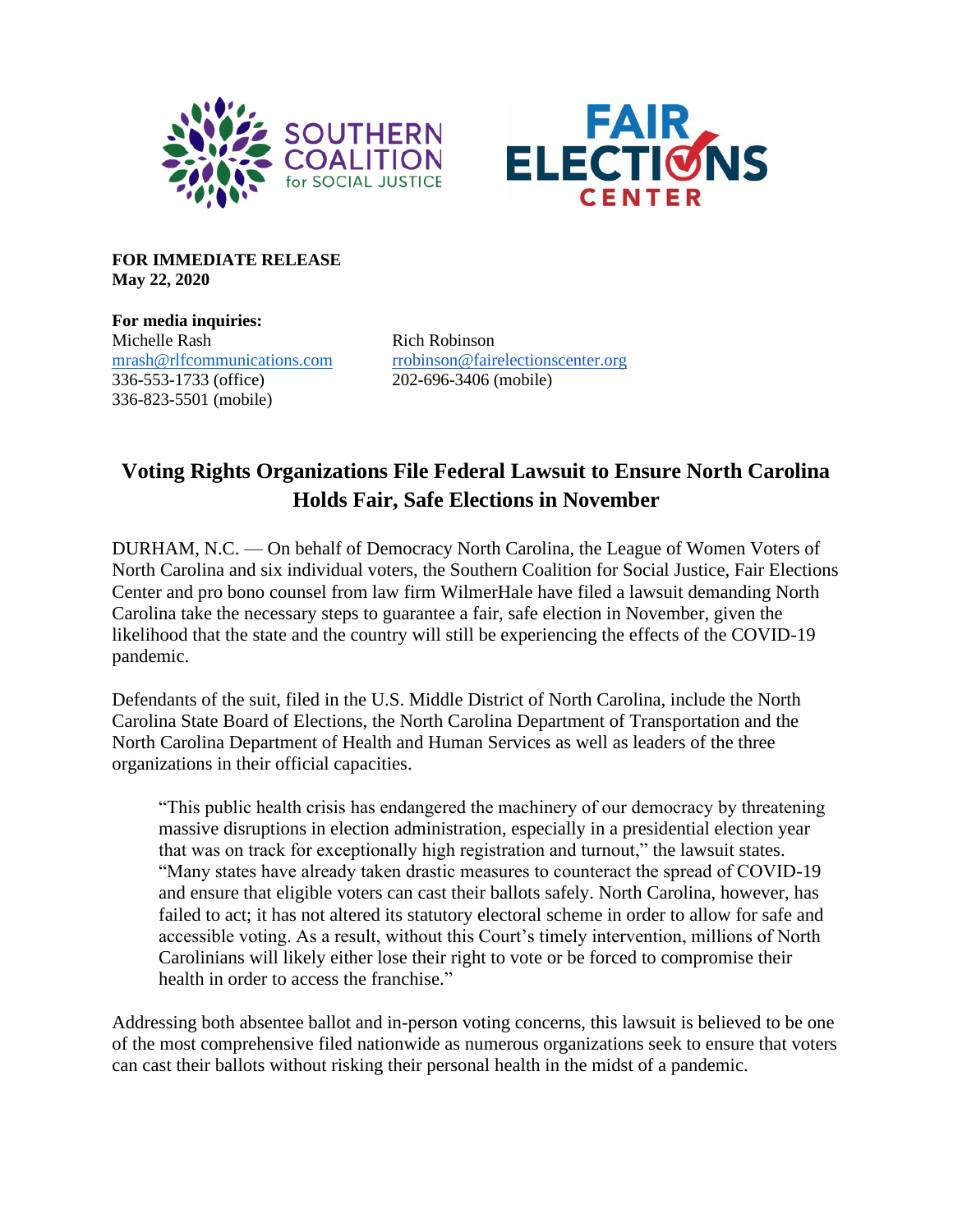"Under the current law, North Carolina's elections are not designed to facilitate safe voting during a public health crisis, and the General Assembly has failed to promptly address the situation," said Allison Riggs, chief voting rights counsel and interim director of the Southern Coalition for Social Justice. "While November may still seem like it's a long way off, we do not have time to wait. Action must be taken immediately or North Carolina voters will be forced to choose between their health and exercising their constitutionally protected right to vote."

"North Carolina is unprepared to hold a presidential election during a pandemic, as the State Board of Elections' repeated pleas to the Legislature have revealed," said Jon Sherman, Fair Elections Center senior counsel. "The state is sorely lacking in vital safeguards and precautions for both mail-in and in-person voters to safely cast a ballot. With an expected ten-fold increase in absentee ballots this fall and fast-approaching deadlines for printing those ballots, there is zero time to waste."

Though the general election is still more than five months away, many of the changes needed to guarantee a safe election will take months to implement, requiring governments to take action now. Among the specific challenges facing North Carolina's upcoming general elections outlined in the lawsuit are:

- **Limited ability to register new voters.** The COVID-19 pandemic and related stay-athome orders have already impacted voter registration efforts. In addition to the cancellation of in-person registration drives, the ability of individuals to access printers, postage and state agencies such as the Department of Motor Vehicles to register by mail or in person significantly impacted voter registrations. January 2020 saw a 162 percent increase in registrations compared with January 2016; however, April 2020 saw a 50 percent decrease compared to the same time period.
- **Rules around requesting and using a vote-by-mail absentee ballot.** While North Carolina allows all voters to vote by mail if they choose, many of the laws governing the practice make it challenging to do so. For example, an absentee ballot must be requested, yet requests are not allowed by phone, email or online. A law passed in 2019 restricts who can assist voters who may be blind, disabled or unable to read and write with making that request.

When casting an absentee ballot, voters must have the signature of two witnesses over the age of 18 or a notary, a requirement that could force voters to break quarantine or social distancing measures. North Carolina is one of just three states that requires two witnesses and one of only 12 that requires any witnesses or a notary signature to cast an absentee ballot.

North Carolina also does not have a process in place to allow voters to appeal if their absentee ballot is thrown out as invalid, meaning potentially thousands of votes could fail to be counted with no legal remedy.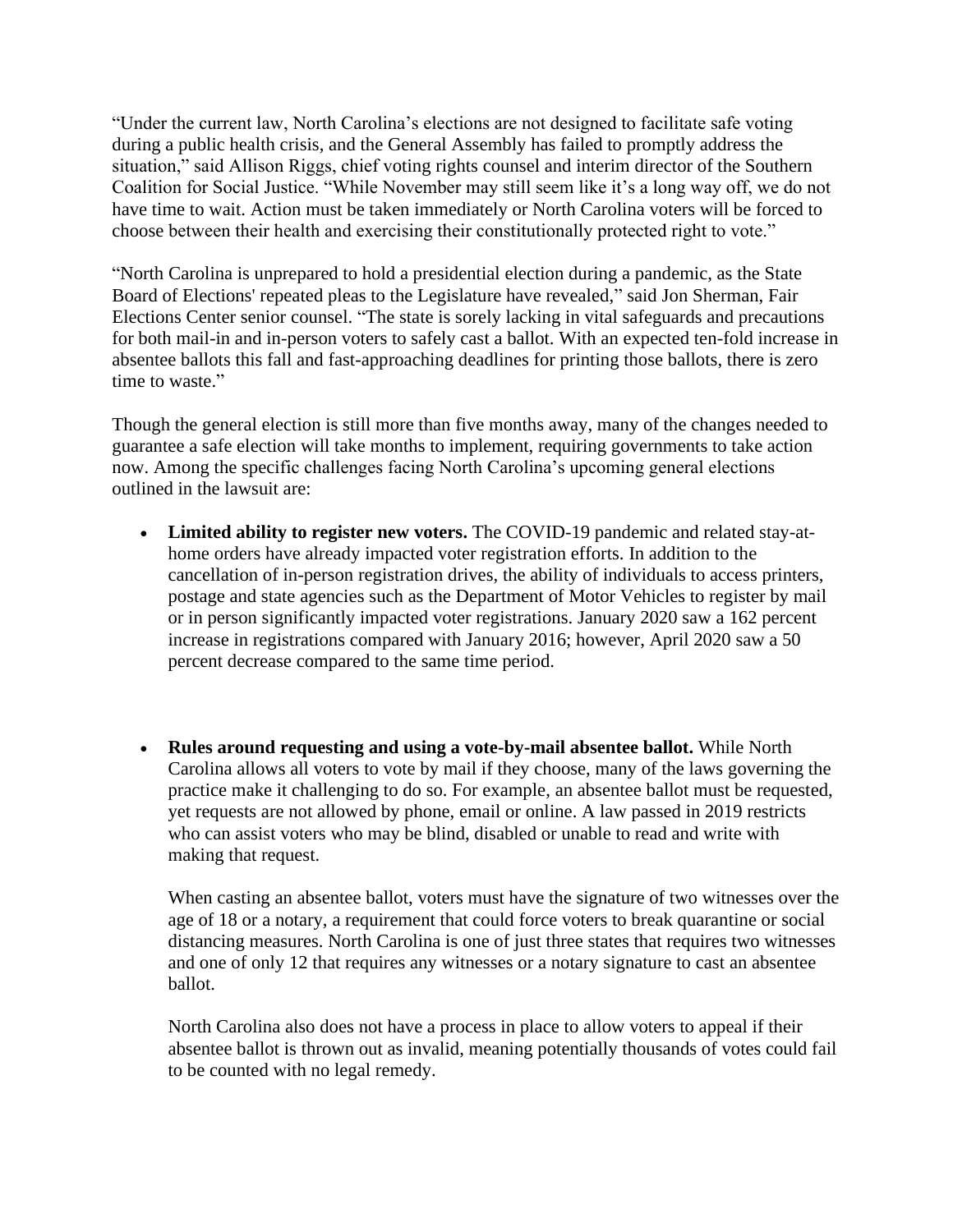• **Creating a safe environment for in-person voting.** While more people are expected to vote by mail this year, in-person voting will likely remain the method of choice for most North Carolinians. However, several current policies will make it challenging to create a safe environment. With most of the state's poll workers over the age of 60, many of them have already expressed concern about working in November. A decline in the number of poll workers could lead to a reduction in the number of precincts, requiring people to wait longer to cast their ballots. Local boards of election need more ability to recruit and train workers and assign them where they are needed.

North Carolina also needs to permit more flexibility in the scheduling of early voting sites, allowing more sites to be open during the busiest times.

Many of these same challenges and remedies were outlined to the governor and the North Carolina General Assembly in a letter from North Carolina Board of Elections Director Karen Brinson Bell on March 26. While the General Assembly has passed other COVID-related legislation, it has not taken up any bills related to conducting safe elections during the pandemic.

In the suit, the plaintiffs ask the Court to take immediate action on a number of items in advance of November's election including:

- Waiving the requirement that voter registration applications be submitted at least 25 days before the election.
- Making it easier to request and submit an absentee ballot, including waiving the witness requirement and allowing absentee ballots to be requested via phone, email or online.
- Creating a process for absentee ballots to be submitted in a manner other than by mail, such as contactless drop boxes where they could be delivered.
- Making in-person voting safer, including loosening restrictions on poll worker recruitment, creating greater flexibility in early voting sites and providing personal protective equipment to all precinct workers.

"Democracy North Carolina has a long-standing history of working to increase voter participation throughout the state. While COVID-19 has significantly disrupted many aspects of our lives and our society — especially for Black and Brown voters in many parts of our state we cannot afford to let this pandemic negatively impact this fall's elections," said Tomas Lopez, executive director of Democracy NC. But elections take time to plan and voters need certainties, and so we've turned to our courts to do what our legislature has yet to do: act quickly to remove barriers and expand voting access so that North Carolina voters don't have to risk their health to participate in their democracy

"Under the current system, North Carolina voters will be making some tough decisions in November, not just on who to vote for, but on if they are willing to risk their health to cast their